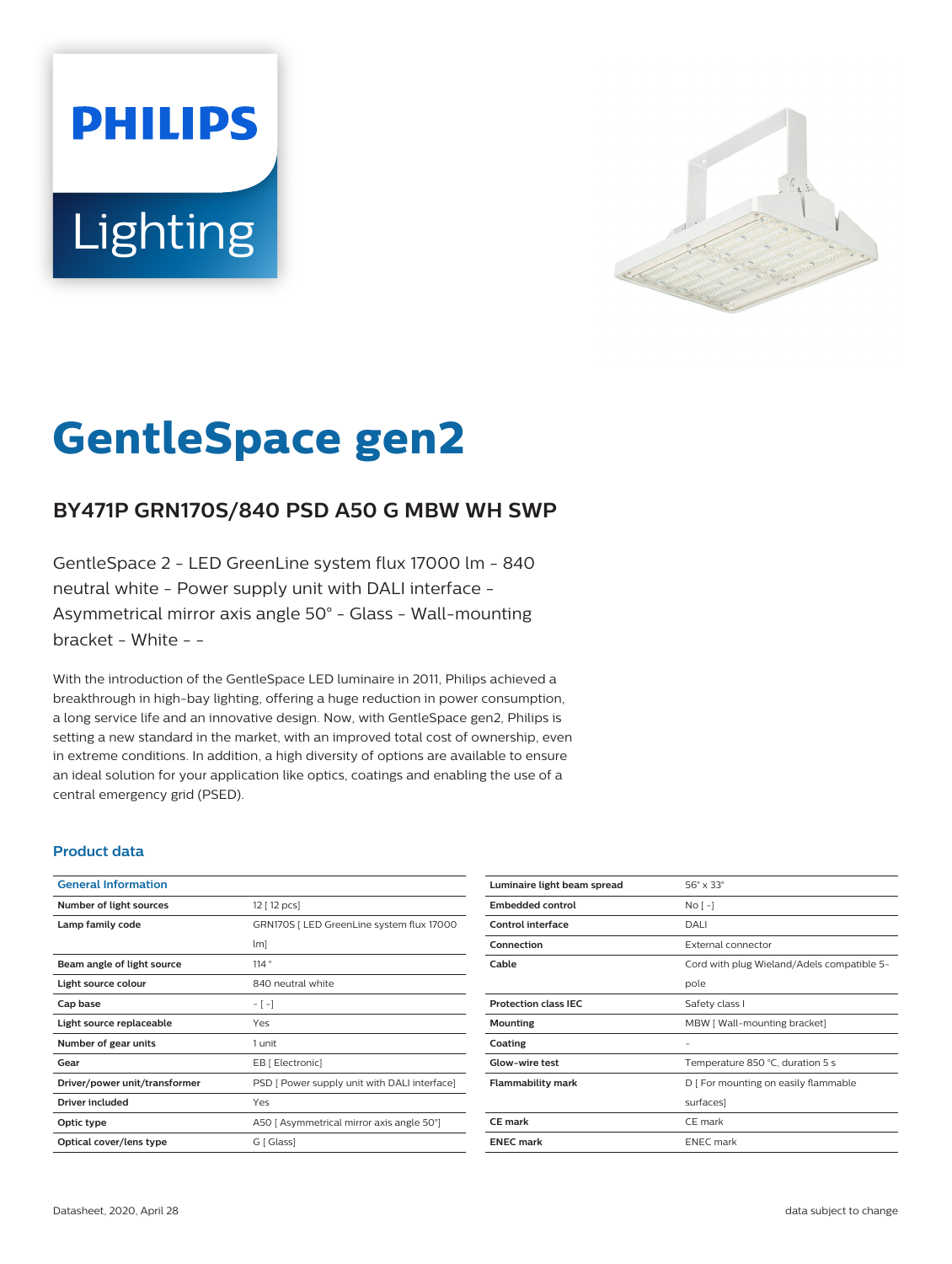## **GentleSpace gen2**

| Ball impact resistance mark         | Ball Impact Resistance mark                     |
|-------------------------------------|-------------------------------------------------|
| Design award-winner marking         | Design Award Winner 2014                        |
| <b>Warranty period</b>              | 5 years                                         |
| <b>Suspension accessories</b>       | MBW [ Wall-mounting bracket]                    |
| Remarks                             | *-Per Lighting Europe guidance paper            |
|                                     | "Evaluating performance of LED based            |
|                                     | luminaires - January 2018": statistically there |
|                                     | is no relevant difference in lumen              |
|                                     | maintenance between B50 and for example         |
|                                     | B10. Therefore the median useful life (B50)     |
|                                     | value also represents the B10 value.            |
| Constant light output               | No                                              |
| Number of products on MCB           | 12                                              |
| <b>EU RoHS compliant</b>            | Yes                                             |
| <b>Product Family Code</b>          | BY471P [ GentleSpace 2]                         |
| Unified glare rating CEN            | Not applicable                                  |
|                                     |                                                 |
| <b>Operating and Electrical</b>     |                                                 |
| Input voltage                       | 220-240 V                                       |
| Input frequency                     | 50 to 60 Hz                                     |
| Control signal voltage              | 0-16 V DC DALI                                  |
| Inrush current                      | 4.8 A                                           |
| Inrush time                         | 2.3 <sub>ms</sub>                               |
| Power factor (min.)                 | 0.9                                             |
|                                     |                                                 |
| <b>Controls and Dimming</b>         |                                                 |
| <b>Dimmable</b>                     | Yes                                             |
|                                     |                                                 |
| <b>Mechanical and Housing</b>       |                                                 |
| <b>Housing material</b>             | Aluminium                                       |
| <b>Reflector material</b>           |                                                 |
| Optic material                      | Acrylate                                        |
| Optical cover/lens material         | Glass                                           |
| Gear tray material                  | Steel                                           |
| <b>Fixation material</b>            | Steel                                           |
| Optical cover/lens finish           | Clear                                           |
| <b>Overall length</b>               | 600 mm                                          |
| Overall width                       | 450 mm                                          |
| <b>Overall height</b>               | 150 mm                                          |
| Colour                              | White                                           |
| Dimensions (height x width x depth) | 150 x 450 x 600 mm (5.9 x 17.7 x 23.6 in)       |

| Mech. impact protection code                 | IK07 [2 J reinforced]               |
|----------------------------------------------|-------------------------------------|
|                                              |                                     |
| <b>Initial Performance (IEC Compliant)</b>   |                                     |
| Initial luminous flux                        | 17000 lm                            |
| Luminous flux tolerance                      | $+/-7%$                             |
| Initial LED luminaire efficacy               | 155 lm/W                            |
| Init. Corr. Colour Temperature               | 4000 K                              |
| Init. colour rendering index                 | 280                                 |
| Initial chromaticity                         | $(0.38, 0.38)$ SDCM <3              |
| Initial input power                          | 110 W                               |
| Power consumption tolerance                  | $+/-11%$                            |
|                                              |                                     |
| <b>Over Time Performance (IEC Compliant)</b> |                                     |
| Control gear failure rate at median          | 5%                                  |
| useful life 50,000 h                         |                                     |
| Control gear failure rate at median          | 10 %                                |
| useful life 100,000 h                        |                                     |
| Lumen maintenance at median useful           | L85                                 |
| life* 50,000 h                               |                                     |
| Lumen maintenance at median useful           | <b>L70</b>                          |
| life* 100,000 h                              |                                     |
|                                              |                                     |
| <b>Application Conditions</b>                |                                     |
| Ambient temperature range                    | $-30$ to $+45$ °C                   |
| Performance ambient temperature Tq           | 25 °C                               |
| <b>Maximum dimming level</b>                 | 10%                                 |
| Suitable for random switching                | Yes                                 |
|                                              |                                     |
| <b>Product Data</b>                          |                                     |
| Full product code                            | 871869634599300                     |
| Order product name                           | BY471P GRN170S/840 PSD A50 G MBW WH |
|                                              | <b>SWP</b>                          |
| EAN/UPC - product                            | 8718696345993                       |
| Order code                                   | 34599300                            |
| Numerator - quantity per pack                | 1                                   |

| Numerator – quantity per pack   |              |
|---------------------------------|--------------|
| Numerator - packs per outer box |              |
| Material no. (12NC)             | 910925863186 |
| Net weight (piece)              | 19.000 kg    |
|                                 |              |

# $\begin{picture}(180,10) \put(0,0){\line(1,0){10}} \put(15,0){\line(1,0){10}} \put(15,0){\line(1,0){10}} \put(15,0){\line(1,0){10}} \put(15,0){\line(1,0){10}} \put(15,0){\line(1,0){10}} \put(15,0){\line(1,0){10}} \put(15,0){\line(1,0){10}} \put(15,0){\line(1,0){10}} \put(15,0){\line(1,0){10}} \put(15,0){\line(1,0){10}} \put(15,0){\line($

#### **Approval and Application**

**Ingress protection code** IP65 [ Dust penetration-protected, jet-proof]